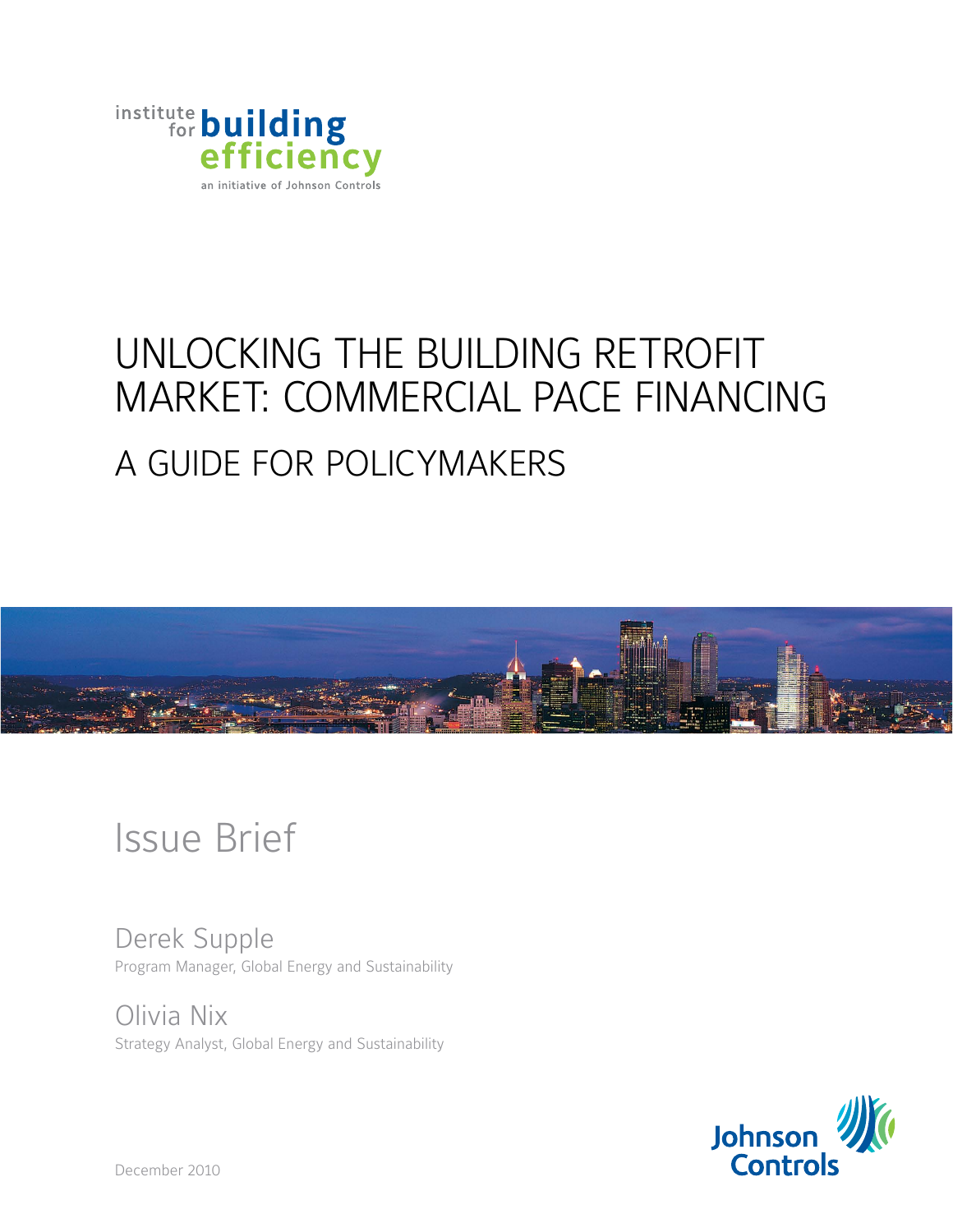## Executive Summary

Deep energy efficiency retrofits in buildings are a cost-effective way to achieve significant greenhouse gas emissions reductions and energy savings. Despite the enormous opportunity in the commercial building sector, activity and investment in comprehensive energy retrofits has been largely focused in public and institutional buildings over the last 20 years.

Several well-documented barriers have stalled the retrofit market in the private sector. Market research indicates that lack of internal capital funds and access to external financing are the most challenging barriers.

New energy efficiency financing models have enormous potential to catalyze demand from both owners and lenders for clean-energy investment in buildings. Property assessed clean energy (PACE) financing is a model administered by local governments to allow property owners to undertake energy efficiency, renewable energy, and water efficiency projects without large up-front payments. Just as other land-secured financing districts are used to fund public purpose projects, PACE districts allow local governments to deploy capital for energy and water improvements in buildings. The outlay for projects is secured by a property lien and is repaid by the owner as a voluntary special assessment on the property tax bill over a 5- to 20-year term.

With authority from 23 states in the U.S., cities and counties may now launch PACE programs to advance environmental and economic development goals. While the residential market was the initial focus of many PACE programs, recent rulings from the Federal Housing Finance Agency (FHFA) have stalled programs in that sector. Therefore, commercial PACE has emerged as the most viable near-term opportunity to spur retrofit activity.

Despite the promise of PACE to mobilize commercial retrofit projects, the model is still in its early stages and is unproven at scale. This paper highlights the experience of leading commercial PACE programs under development and focuses on best practices that reduce risk to building owners and to commercial mortgage holders. Policymakers will also find advice on how they can launch PACE programs and similar financing initiatives to achieve significant economic and environmental benefits in their localities.

<sup>1</sup> U.S. Department of Energy (2009). "Buildings Energy Data Book;" U.S. Energy Information Administration (2010) "Annual Energy Review 2009." Table 12.3

<sup>2</sup> Nadel, S., Shipley, A. et al. (2004). "Technical, Economic, and Achievable Energy Efficiency Potential for US – A Meta-Analysis of Recent Studies," Washington, D.C. American Council for Energy Efficiency Economy (ACEEE).

<sup>3</sup> Frost and Sullivan (2008). "North American Energy Management Services" Report # N337-F1.

**2**

## Context: Building Efficiency Benefits and Market Drivers

Significant cost-effective energy savings remain untapped in the commercial building sector, which in the U.S. accounts for 18 percent of primary energy use, 36 percent of electricity use, and 19 percent of energyrelated greenhouse gas emissions.<sup>1</sup> Comprehensive and deep energy efficiency retrofit activity and investment has been largely concentrated in the public and institutional sectors over the last decade, despite the significant opportunity for energy savings and greenhouse gas (GHG) emissions reductions in private-sector buildings. The current market for comprehensive building retrofits in the U.S. is about \$5 billion per year, dominated by public and institutional facilities. Based on a number of sources,<sup>2</sup> Johnson Controls estimates that 22 percent energy savings could be cost-effectively achieved across the entire stock of existing privatesector commercial buildings, resulting in an additional \$12 billion market annually over the next decade.<sup>3</sup> At a rate of five direct jobs, five indirect jobs, and ten induced jobs for every million dollars invested, this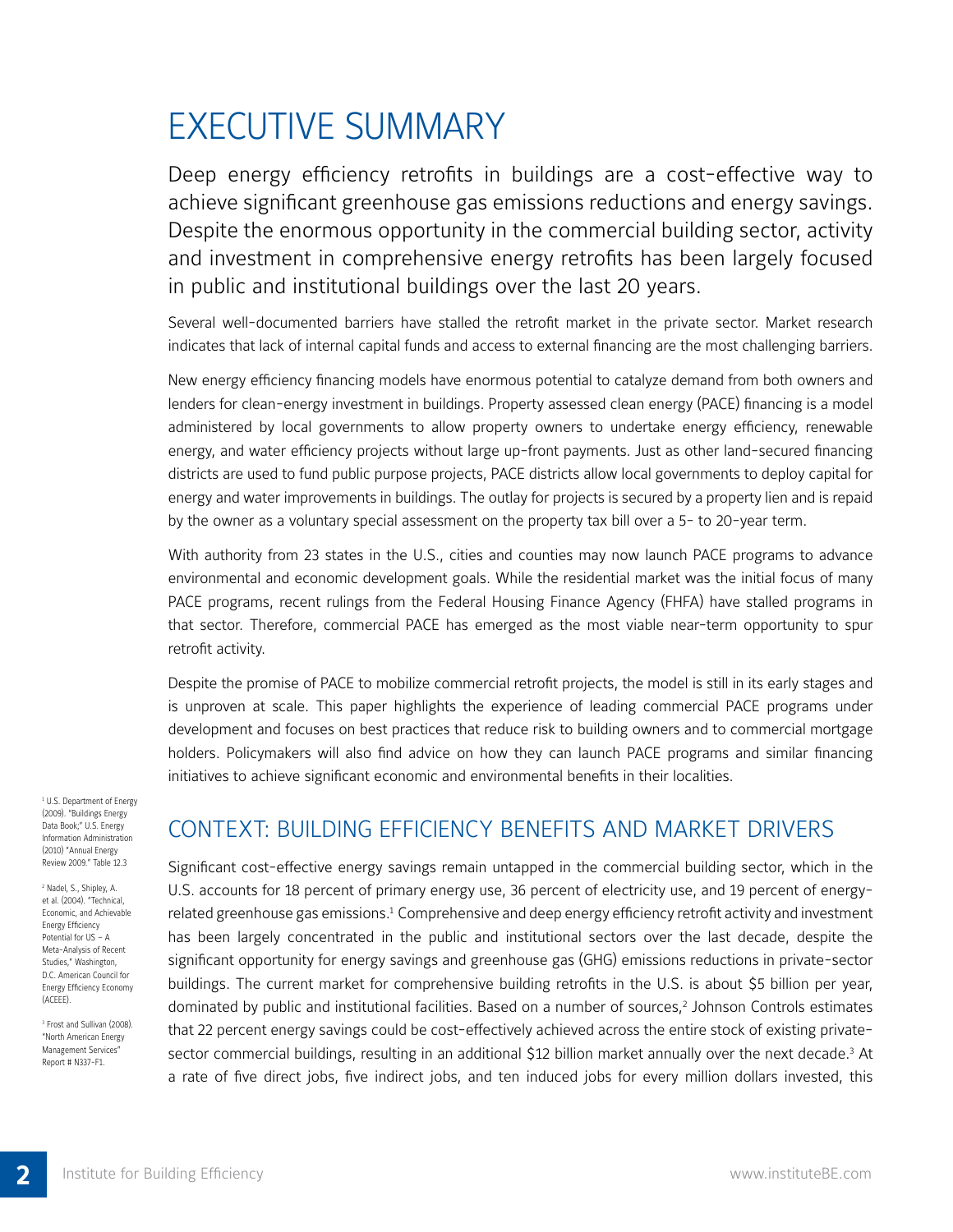incremental growth translates to 240,000 new jobs over that decade. Based on national-average commercial building fuel mixes and electricity emissions factors, some 128 million metric tons of carbon dioxide (CO2) emissions would be avoided annually by the end of a decade – equivalent to the annual emissions from 28 coal-fired power plants.

Enhancing the energy efficiency and overall sustainability of existing commercial buildings creates budget relief in utility expenses, reduces CO<sub>2</sub> emissions and air pollution, alleviates strain on the electric power system, improves the health and productivity of occupants, and creates local high-quality job opportunities. For commercial building owners considering retrofit projects, the benefits can be substantial and immediate. Energy efficiency improvements can increase the owner's net cash flow and improve the property's appeal to existing and prospective tenants. Energy efficiency both pays for itself and positions the property to outperform its peers and generate higher returns.

Recognizing the benefits of energy-efficient buildings, some cities have adopted mandates for building labeling and disclosure, which require commercial buildings of a certain size to make ENERGY STAR ratings or a similar performance metric available to the public. These requirements, along with the growing trend of tenants seeking green office space, create a market risk for owners of less efficient properties. Even without regulation, portfolio managers and appraisers are already identifying wasteful buildings as highrisk and assigning lower values to them.

## Barriers to Commercial Building Retrofits

Despite the measurable benefits and an impressive return on investment, several well-documented barriers deter building owners from making energy efficiency improvements or installing renewable energy technology. These include:

- The up-front cost of efficiency measures and renewable energy systems.
- Real estate holding periods biased to favor short-term investments.
- Split incentives between owners and tenants.
- Lack of new real property to serve as collateral for investor security.

Up-front cost and the widespread difficulty of securing capital through a lender have been the main forces stalling the market. In a 2010 global survey conducted by Johnson Controls and the International Facility Management Association (IFMA), involving more than 2,880 executives with budget responsibility for their companies, 47% of respondents identified limited internal capital or insufficient ROI as the top barrier to implementing energy-savings measures.4 As a result, the market for private-sector building retrofits is considerably smaller than its potential. By addressing this widely recognized capital barrier, new financial models can have a huge impact on catalyzing demand from both owners and lenders for clean-energy investments in commercial buildings.

4 Johnson Controls and IFMA (2010) "Global Energy Efficiency Indicator 2010."

**3**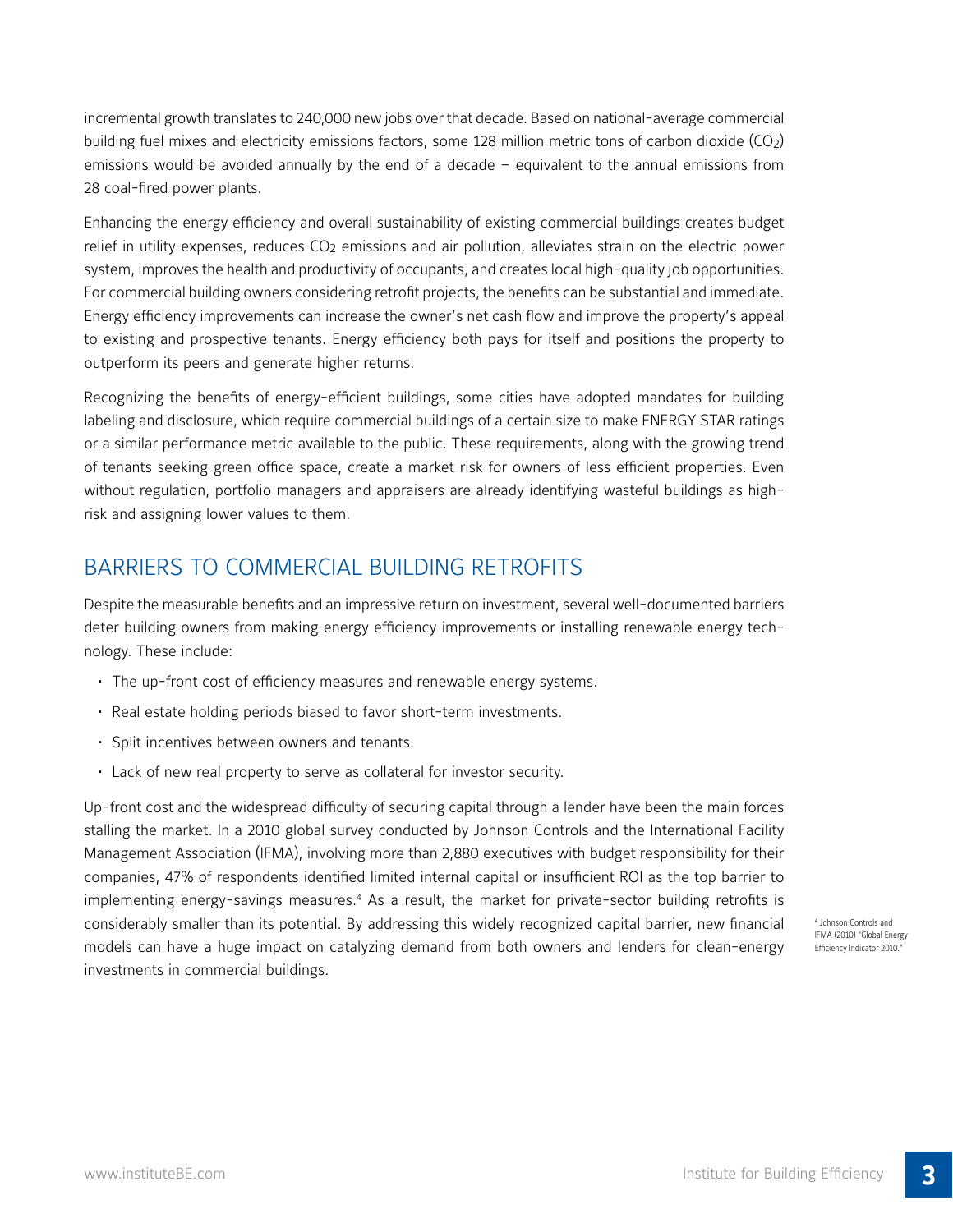## PACE Financing: A Tool for Local Governments

Several financial models address the concerns of key stakeholders to a varying degree, but one of the more promising models is tax-lien financing, commonly known as property assessed clean energy (PACE) financing. The PACE idea mimics a widely used funding model in which municipalities and counties set up land-secured financing districts to fund projects that serve a public purpose. In such models, the local government collects an additional assessment from properties within the district to amortize project costs over time. As more localities adopt carbon-reduction and energy-savings goals, PACE financing can be a critical tool for policymakers looking to promote efficiency in existing building stock. PACE is a scalable financing program that addresses many of the widely known barriers to clean-energy retrofits. It provides municipalities with a stool for achieving their energy and climate goals while creating jobs and stimulating commercial lending.



#### *Figure 1. PACE Financing Model*

PACE programs are authorized by state legislation that gives local governments the authority to create special land-secured financing districts and levy voluntary assessments for clean-energy measures. Property owners may voluntarily join these districts to fund energy efficiency and renewable energy improvements. The funding for the projects is secured by a tax lien (which may be senior to all other obligations on the property) and is repaid by the owner as a special line item on the annual property tax bill over a 5- to 20-year term.

While some local PACE programs sell revenue bonds to fund a pool of projects, others allow building owners to arrange their own financing directly with a commercial bank and leverage the enforceability of the tax lien on the property as security for financiers. The security of the tax lien provides a solution to the inability of commercial building owners, who often lack investment-grade credit ratings, to secure any type of third-party financing for energy retrofits. Additionally, the lien is attached to the property, not the property owner, and therefore transfers with ownership. This allows owners to undertake deeper retrofits with greater energy and carbon savings and greater net present value, yet longer payback periods, even if the owner only plans to hold the building for a few years. In addition, the PACE model helps to overcome efficiency investment barriers in triple-net-lease tenant-occupied properties, because property assessments normally qualify as eligible pass-through expenses. Tenants ultimately benefit from the utility bill savings and bear the cost of the PACE financing payments. Because the savings are usually larger than the PACE payment costs, the tenants see net positive cash flow.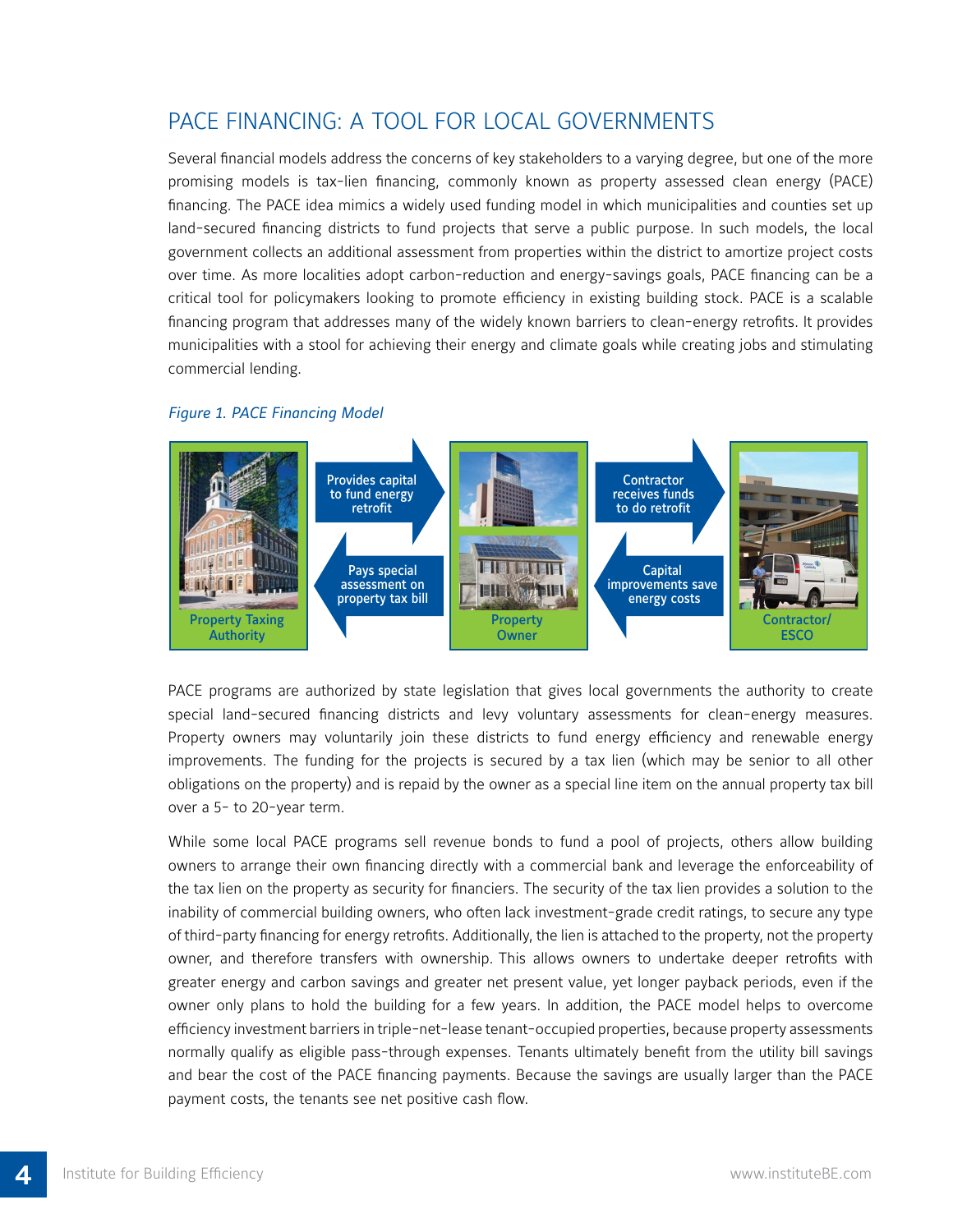The tax lien model has quickly generated substantial excitement in the U.S.: 23 states have passed PACEenabling legislation, and two others allow PACE through existing authority. As more districts implement PACE programs, best practices and different styles of the original model are emerging. Both the White House and the U.S. Department of Energy have released guidance and best practices for municipalities establishing programs and express strong support for the tax lien model for the residential and commercial sectors.

However, as of October 2010, despite the overwhelming support from the Administration, residential PACE programs were stalled due to concerns from the Federal Housing Financing Agency (FHFA), which views the senior lien provision as an unwarranted risk to federal home loan banks and questions levels of consumer protection. Fannie Mae and Freddie Mac reinforced the FHFA opposition with letters stating that PACE financing constitutes a default on residential mortgages they own. Stakeholders in residential PACE programs continue to work optimistically toward a resolution to allow PACE programs to resume, but the road ahead remains unclear and the early model may need to be modified. Meanwhile, commercial PACE programs continue to develop and grow.

| <b>Barriers</b>                                                                                                                                                                                                                                                                                                                                                                                                                                                                | <b>Solutions</b>                                                                                                                                                                                                                                                                                                                                                           |
|--------------------------------------------------------------------------------------------------------------------------------------------------------------------------------------------------------------------------------------------------------------------------------------------------------------------------------------------------------------------------------------------------------------------------------------------------------------------------------|----------------------------------------------------------------------------------------------------------------------------------------------------------------------------------------------------------------------------------------------------------------------------------------------------------------------------------------------------------------------------|
| Scarce internal capital budget                                                                                                                                                                                                                                                                                                                                                                                                                                                 | Spread cost over 5-20+ years                                                                                                                                                                                                                                                                                                                                               |
| No access to or aversion to financing<br>• No investment-grade credit rating<br>· Lack of collateral assets that don't<br>already fall under first mortgage<br>· Inability to get mortgagee consent<br>or lien waiver from securitized mortgage<br>· Limited number of lenders experienced in<br>financing energy efficiency/renewable energy<br>retrofits<br>· External third-party financing rates exceed<br>internal cost of capital<br>· Balance sheet debt ratio concerns | · Repayment security through senior lien<br>position rather than borrower's credit<br>· Backed by property, not by owner or<br>equipment collateral<br>· Local governments provide scale<br>· Low rates due to senior lien position<br>and/or publicly funded loan loss reserves<br>• Accounting treatment may not consider<br>PACE assessments a long term debt/liability |
| Uncertain holding period                                                                                                                                                                                                                                                                                                                                                                                                                                                       | Transfers upon property sale or tenant<br>turnover                                                                                                                                                                                                                                                                                                                         |
| Owner/tenant split incentives                                                                                                                                                                                                                                                                                                                                                                                                                                                  | Qualifies as triple-net-lease pass-through<br>cost without lease modification or<br>renegotiation                                                                                                                                                                                                                                                                          |
| Skepticism regarding whether promised energy<br>savings/ROI will be realized                                                                                                                                                                                                                                                                                                                                                                                                   | Contractor may guarantee savings via a<br>performance contract                                                                                                                                                                                                                                                                                                             |

#### *Table 1. Energy Efficiency Barriers and PACE Model Solutions*

**5**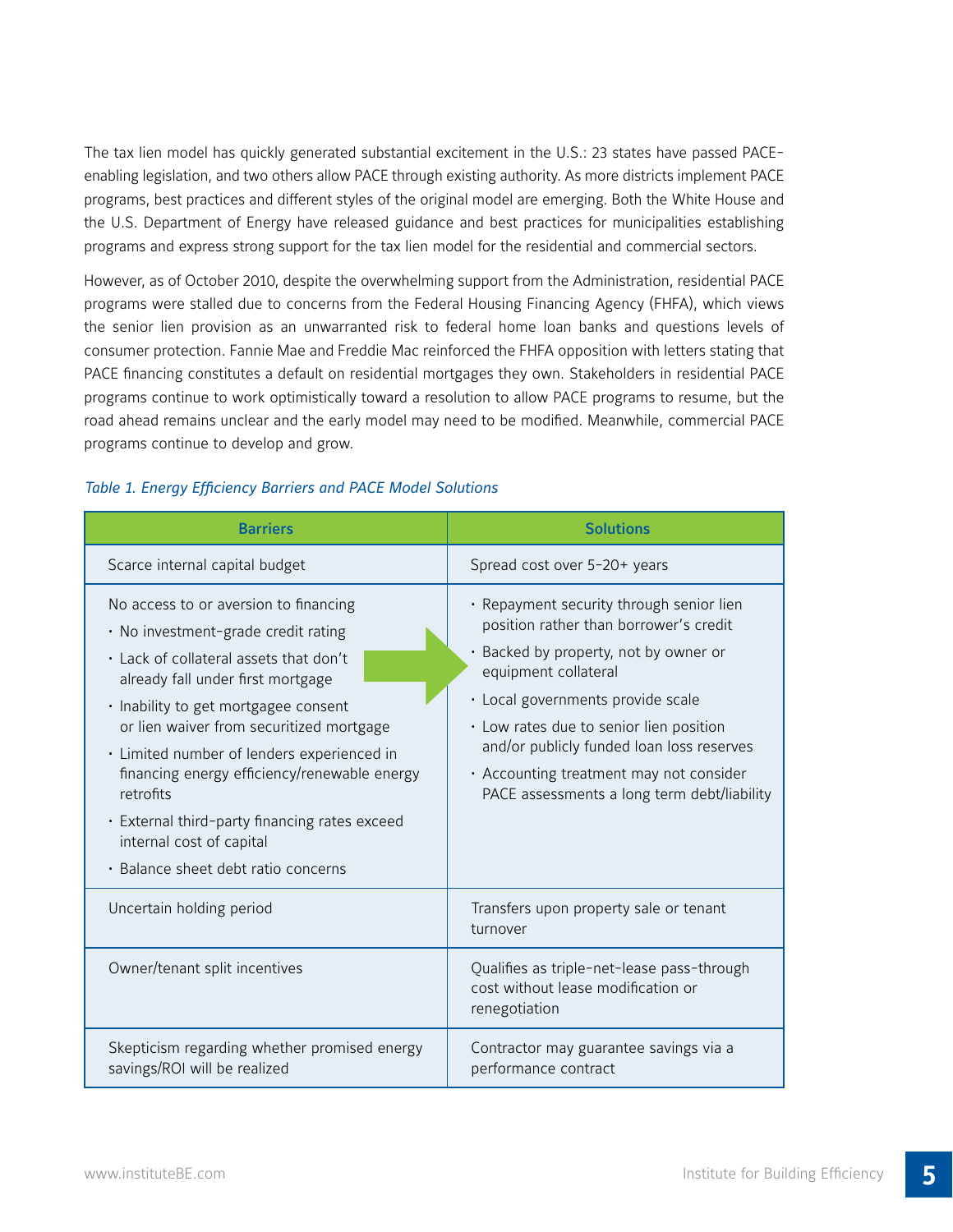## Two Varieties of PACE Programs Emerging

Many communities developing PACE programs, including Boulder County in Colorado and Sonoma County in California, are using different approaches to reach different sectors. Johnson Controls recommend a two-pronged approach that entails separate PACE programs, one to meet the needs of residential and small commercial properties, and another intended for mid-size to large commercial and industrial properties. Residential and light commercial programs tend to use the pooled bond financing model because projects are too small to attract project financing. Additionally, the size of individual residences does not allow cost-effective measurement and verification on a project basis, so residential PACE programs are validated using statistically representative audits similar to those used in utility rebate programs.

Even though residential programs have not been able to go forward due to the FHFA concerns, commercial tax-lien financing remains a viable option because some existing commercial mortgage holders have consented to PACE program participation. These lenders recognize that clean-energy retrofits improve the value of their underlying property assets and also see a business opportunity as investors in PACE financing capital. As a result, a handful of commercial PACE programs remain active, and others are in development to launch.

### Commercial PACE Best Practices

As tax-lien financing programs continue to develop in the commercial sector, some key features stand out as best practices and create robust protections for all parties involved. These include:

#### Enabling the owner-arranged PACE financing model

To make PACE programs truly scalable for the commercial building sector, programs should allow building owners to arrange their own financing directly with a commercial bank and leverage the enforceability of the tax lien on the property as security for financiers. This enables building owners to negotiate rates, terms, conditions, and schedules that best suit their specific project needs, rather than waiting to lock in a rate through a bond. It also opens a wider channel of capital inflow compared to pooled bond models.

Figure 2 maps out the process of owner-arranged PACE financing. The process begins when the building owner engages an Energy Service Company (ESCO) to audit the property and develop a retrofit plan. The owner then submits the plan to the municipality for approval, in some cases along with a lien consent letter from the mortgagee. Once the municipality notifies the client of approval and records the assessment against the property, the client can negotiate financing from lenders on advantageous terms due to the security of the lien. The owner then enters into a performance contract with an ESCO, and the lender pays the contractor to perform the installation. The municipality assigns the assessment collection rights to the lender, and the building owner pays the assessments semi-annually or at an agreed-upon schedule.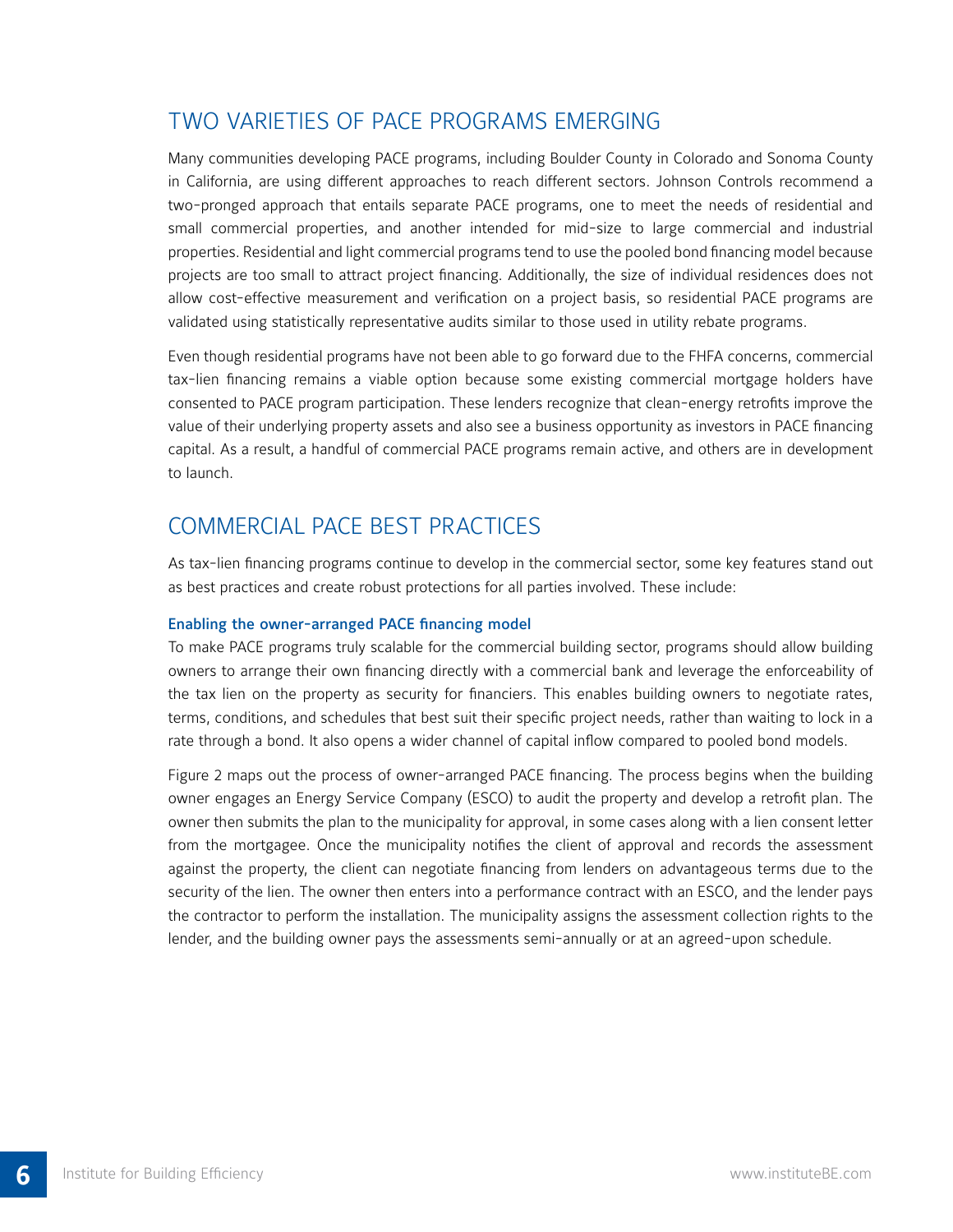

*Figure 2. Owner-Arranged PACE Process for Commercial Buildings*

- 1. Owner engages ESCO to develop plan
- 2. Owner submits plan/application to municipality for approval, including mortgagee lien consent
- 3. Municipality notifies owner of approval, records assessment against property
- 4. With lien approval, owner shops and negotiates financing from lenders on advantageous terms
- 5. Owner enters performance contract and planned service agreement with ESCO
- 6. Lender pays ESCO upon completion
- 7. Municipality enters 3-party agreement with lender and owner; assigns lender right to collect assessments
- 8. ESCO provides operations and maintenance and measurement and verification for a service fee
- 9. Owner pays semi-annual assessments
- 10. ESCO pays owner if verified savings fall short of energy-savings guarantee

#### Requiring performance guarantees and contractor certification

Performance contracting is an internationally proven procurement method for reducing risk and enabling third-party financing for retrofit projects. ESCOs provide turnkey responsibility for the retrofits, including site audits, detailed design and engineering, business case analysis, installation, commissioning, and measurement and verification (M&V) in accordance with international standards. Most important, the ESCO assumes performance risk for the project in the form a long-term performance guarantee to ensure that volumetric energy savings materialize and are preserved over time. Performance guarantees have traditionally allowed owners to secure financing at attractive rates and terms from third-party financial institutions. The risk of energy savings not materializing is minimized because the ESCO guarantees that the units of energy are saved. In the event that energy savings do not materialize, the ESCO is required to pay the owner in cash or through additional improvements to make up the shortfall. This reconciliation process is used widely by the federal government, local and state governments, schools and industry and has been proven for over 25 years.

**7**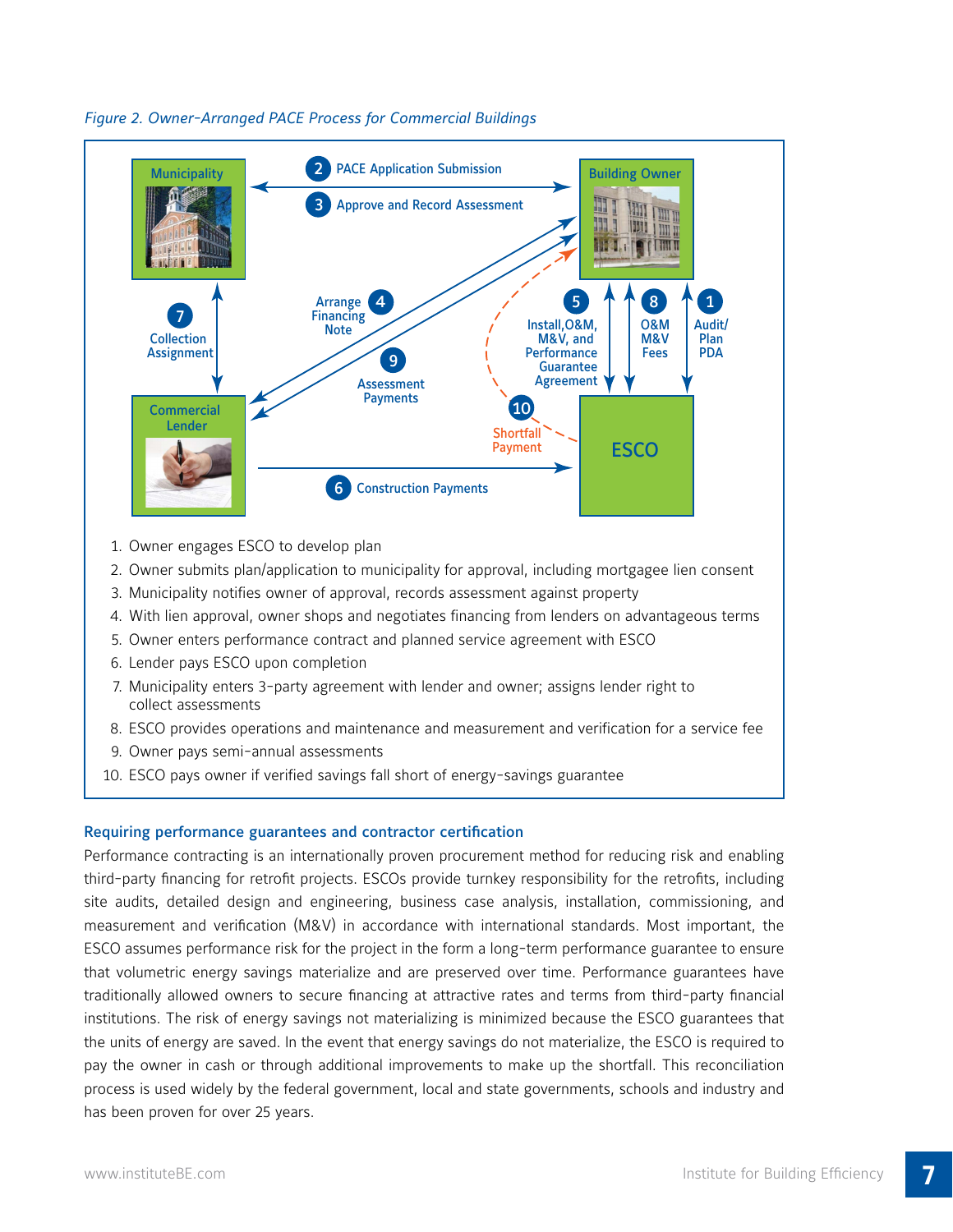In the case of PACE programs, local governments might encourage or even require long-term performance guarantees. This protects property owners and existing mortgage holders by ensuring that the owners gain and maintain positive cash flow as a result of the project. Guarantees also help local governments ensure quality control and program satisfaction among constituents. An additional best practice is to require the transferability of the guarantee so that future building owners enjoy the benefit of the savings guarantee for the life of the PACE assessment.

To minimize risk for local governments, contractors working on PACE projects should have certification based on financial stability, technical expertise, and ability to provide energy guarantees for commercial projects. Communities can leverage National Association of Energy Services Companies (NAESCO) accreditation, federal- or state-approved ESCOs, or contractors with investment-grade credit to provide this assurance. Such contractor certification will improve the quality of PACE programs and support local workforce development goals.

#### Establishing stringent qualifications criteria to ensure early success

Local programs should evaluate applications using a set of minimum property qualifications to create confidence among lenders that the program minimizes owner default risk. The following minimum requirements are recommended:

- Borrower must be the legal owner of the property.
- Property must not be subject to any involuntary liens.
- Property owner must be current on property taxes and must not have been delinquent within the past five years.
- Property owner must not have declared bankruptcy within the past five years and must not be in bankruptcy, and the property may not be an asset in a bankruptcy proceeding.
- Property owner must be current on existing mortgages and have secured consent from the mortgage lenders before applying for financing through the program, if such consent is possible (e.g. nonsecuritized mortgage).
- Existing loan-to-value ratio should not exceed 85% before improvements.

#### Putting forth requirements to protect existing mortgage holders

Several requirements should be included to ensure that the PACE program does not put the existing mortgagee of the property at unnecessary risk, but rather puts the building owner in a better position to service the existing debt payments and increases the value of the mortgagee's underlying asset. The suggested PACE program requirements include:

- A maximum lien-to-property value ratio of 15% to ensure that any delinquent, uncured PACE assessment that is payable senior to the mortgage upon default is nominal in value compared to the outstanding mortgage.
- An expected savings-to-investment ratio (SIR) greater than one over the term of the PACE loan, so that only cost-effective and property-value-enhancing measures are included, and that these measures, as a comprehensive package, pay for themselves over the life of the assessment. All costs including financing costs should be included in this ratio calculation. This will improve the participant's ability to repay PACE assessments and other debt, such as mortgage payments.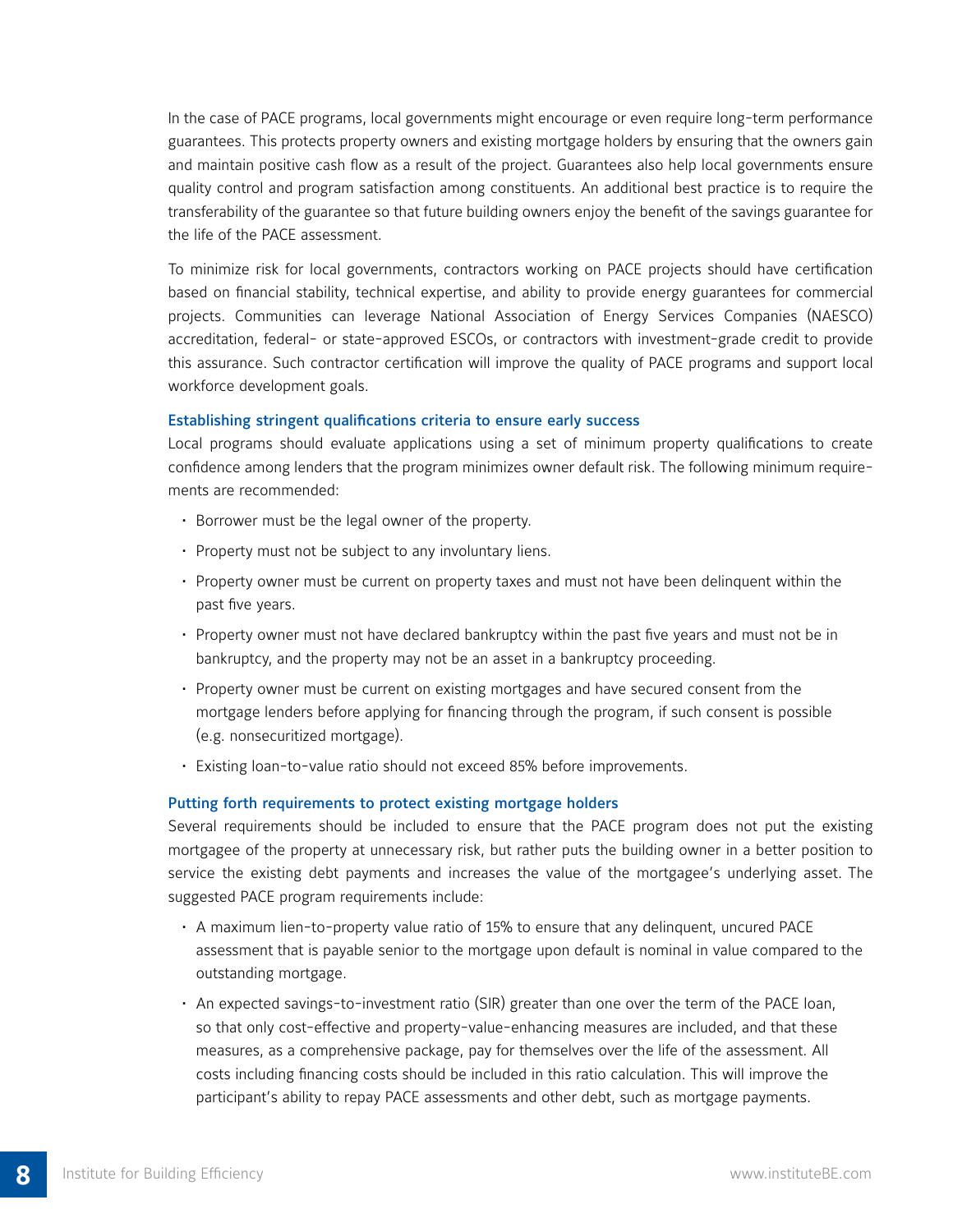- An assessment term that does not exceed the average useful life of all measures included in the project.
- Performance guarantees.

#### Ensuring a proper integrative design sequence

Programs should set a minimum project energy savings requirement (e.g. 20% savings) and should require a loading order where a minimum level of energy efficiency must be achieved before the installation of renewable energy systems will be financed. For example, the proposed commercial PACE program in Los Angeles, which is expected to launch by mid-2011, requires applicants to undertake projects that will achieve the greater of an Energy Star score of 70 or a 10% improvement from baseline consumption before renewable energy installations will be eligible for financing.

#### Targeting portfolios of properties initially

Taking a portfolio approach, rather than selecting projects on a case-by-case basis, allows the program to achieve maximum scale, while balancing risk as the program gains traction. In most circumstances, commercial office buildings belong to a real estate investment portfolio. Engaging the leadership of a portfolio of buildings creates a larger market than targeting property or facility managers for each site.

#### Creating a loan loss reserve fund

Federal, state or local governments can provide modest public funding to leverage significant private investment by seeding loan loss reserve funds – credit-enhancing mechanisms that make lenders more likely to participate in providing PACE financing. The loss reserve fund covers bridge payments to lenders in default situations. Because only delinquent payments (typically 1-2 years) must be cured upon default, the bulk of the assessment survives bankruptcy, and the remaining balance and future payments are assumed by the new property purchaser. This results in roughly 10 times more leverage of government funding compared to a guarantee program for unsecured energy efficiency loans.

While initially seeded with government funding through a state energy program or local energy efficiency community block grants, the reserve fund could be replenished on an ongoing basis through a small surcharge included in each PACE assessment.

Sources of reserve funding are most commonly being developed at the state level. For example, in April 2010, California passed legislation establishing a statewide PACE Reserve Program that lowers financing costs for businesses and residences making energy improvements through retrofits. The state-financed loss reserve, administered through the California Alternative Energy and Advanced Transportation Financing Authority, was created with \$30 million from the Renewable Resources Trust Fund.

#### Requiring ongoing measurement and verification for program-wide validation

Quality assurance through ongoing measurement and verification ensures that the program achieves its energy savings and GHG reduction goals, and that the expectations of building owners and financial lenders are being met. Local programs should require that the energy savings be measured and verified according to the Efficiency Valuation Organization's International Performance Measurement and Verification Protocol (IPMVP), and that savings be guaranteed by a licensed, experienced, reputable and creditworthy contractor. Data on the effectiveness of commercial building efficiency retrofits will drive future retrofit decisions and help bring the PACE model to scale. It will also continue to improve the financing process by providing more security for potential retrofit lenders.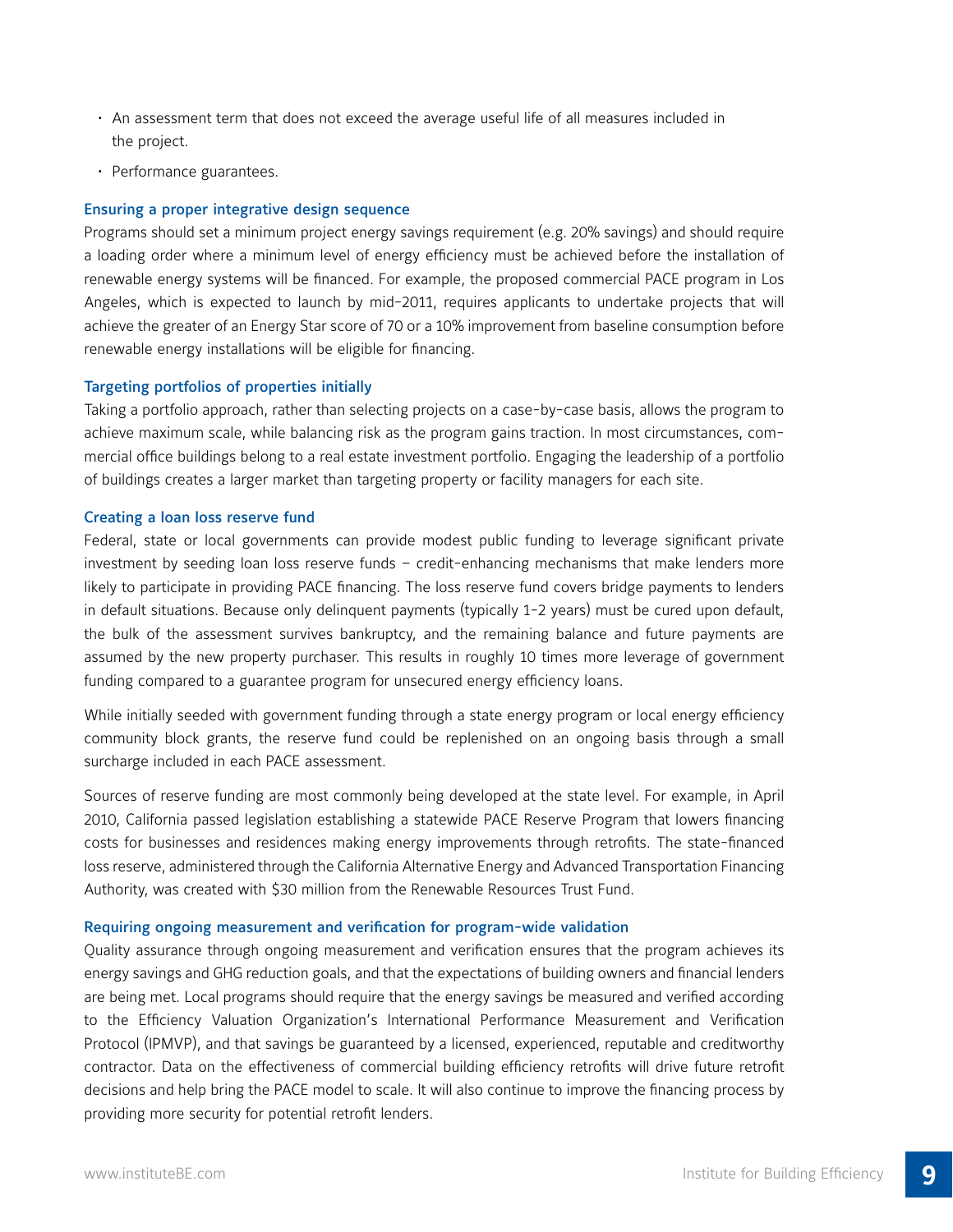*The City of Melbourne, Australia, has created a new Environmental Upgrade Charge (EUC) program for financing energy retrofits in commercial buildings using a variation of the PACE model. Melbourne's program has some important features that may be replicable and scalable in other parts of the world.*

#### **Best Practices: Commercial Sector First, Private Financing, Deep Retrofits**

As part of its Zero Net Emissions by 2020 Strategy, Melbourne has launched a 1200 Buildings Program that aims to retrofit 1,200 existing office buildings to reduce energy use, save water, and lower carbon emissions. Deloitte estimates that a successful 1200 Buildings Program will create up to 8,000 green jobs and generate up to \$2 billion of private sector investment in Melbourne over ten years.

To kick-start this initiative, the Victorian Parliament passed an *amendment to the City of Melbourne*  Act on Sept. 14, 2010, allowing the Melbourne City Council to administer a commercial building retrofit financing model. The council may now enter into environmental upgrade agreements (EUAs) with commercial property owners seeking up-front financing for projects that improve energy, water and environmental efficiency, and with the financial institutions willing to fund these retrofits. Following approval of the EUA, the private lending body advances funds to the building owner to undertake the project. The owner or occupier pays an ongoing environmental upgrade charge (EUC), levied by the council, that practically matches the principal and interest. Payments are then passed on to the lender.

Melbourne's building retrofit program will **target non-residential properties** and uses **an ownerarranged financing model**. This allows property owners to seek out a commercial lender independently to secure attractive rates and terms specific to the project, with assurance of the EUC from the city council. In addition, the program's approach is unique in targeting portfolios of properties instead of single-building retrofits alone.

In its first phase, the Melbourne program will target top-tier nonresidential property owners that have an investment grade credit rating, that have 10 or more sites totaling more than 5,000 square meters of floor area in their portfolio, and that spend \$500,000 or more on energy each year. While these conditions limit participation to 35 percent of the city's building stock, they will enable a rapid launch with lower administrative costs and better likelihood for long-term success. Early projects will provide case studies and technical resources that will widen the market later. Applicants must also demonstrate that plans for retrofits will achieve **at least 20 percent energy use savings**. That criterion promotes comprehensive retrofits rather than simple, piecemeal improvements that may eliminate the potential for cost-effectively reaching deeper levels of savings later down the line.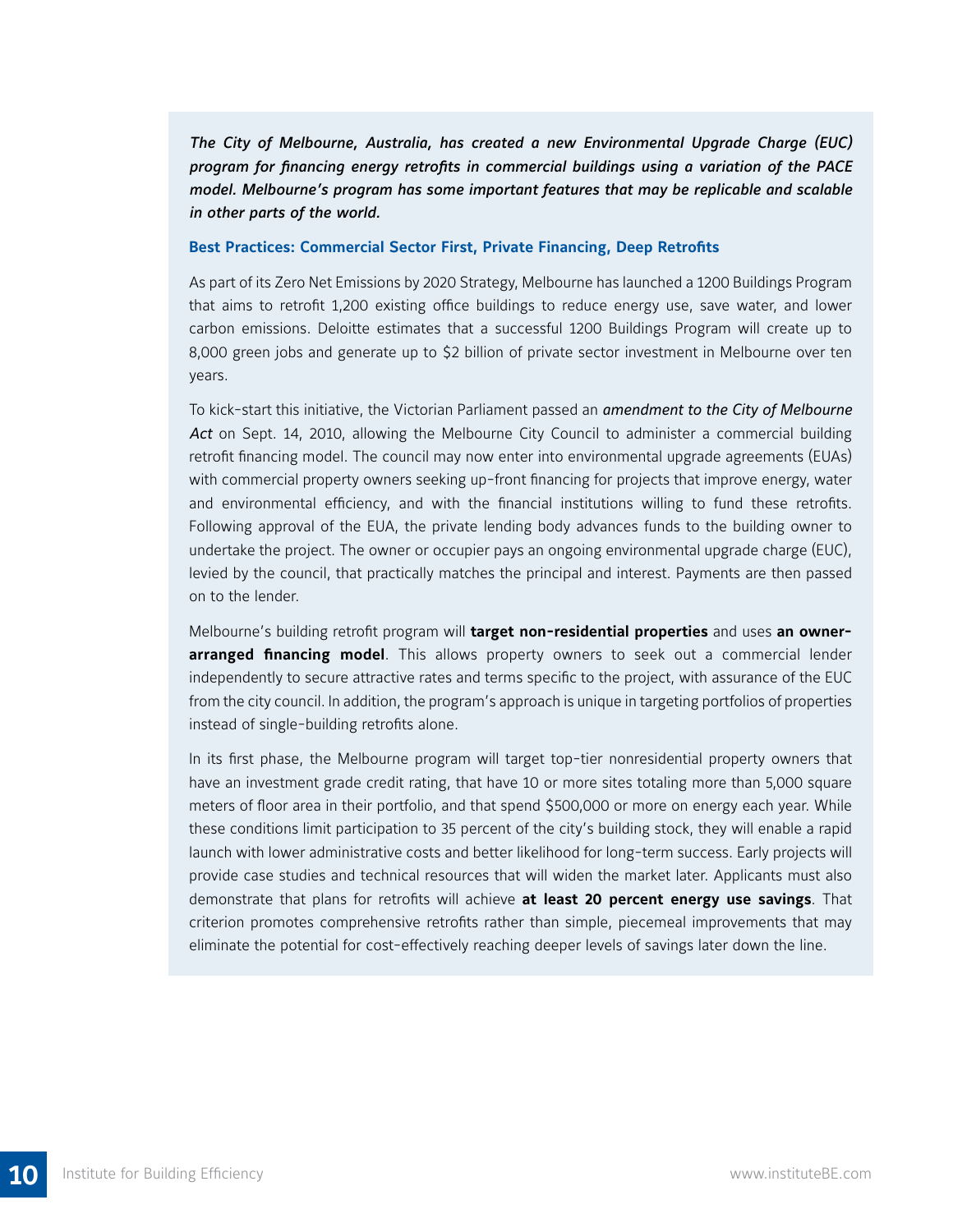## PACE Program Modifications or Alternatives

Some alternate approaches to the basic commercial PACE model may be more appropriate in certain customer or regulatory environments. While these mechanisms do not address the full scope of barriers as comprehensively as the basic PACE model, they are promising solutions, particularly when they incorporate some of the best practices discussed above.

#### Subordinate-lien PACE

Some state and local governments are examining or implementing subordinate-lien PACE programs. Making the assessment for retrofit project payback secondary to mortgage obligations addresses the most visible concern of the FHFA and federal home loan backers. Interest rates will be 2 to 4 percent higher with a subordinate lien, which limits the appeal of the offering and significantly increases the costs of the energy project. However, under these terms, some financial providers may find PACE investment opportunities with a greater risk/return profile to be more attractive. In addition, if the primary mortgage holder provides the financing, as many have expressed interest in doing, the lien seniority issue disappears. Overall, fewer investors might participate, but the subordinate-lien option still addresses several key challenges in the commercial retrofit market, including bankruptcy concerns.

#### Credit Risk Loan Guarantee

Regardless whether PACE financing is available, establishing a federal or local loan guarantee program to cover credit risk on ESCO projects would leverage public funding to ramp up private investment in building retrofits on a large scale in the commercial real estate sector.<sup>5</sup> The credit guarantee fund provides first-loss protection against credit losses incurred by the investment vehicle and enables capital inflows into the sector, while lowering the cost of capital. A credit program that defines the components of an energy savings performance contract (ESPC) separates performance risk from owner default risk and creates a fund guaranteeing lenders against owner default risk under commercial ESPCs.

The legislative proposals for a federal credit-risk loan guarantee program under consideration would lower interest rates, would give risk-averse institutional lenders security in their investment, and could work without the ESPC component. For example, a federal commercial retrofit loan guarantee program might issue a guarantee not to exceed 90% of the project cost. Assuming a \$12 billion/year commercial retrofit market with an average owner default risk of 5% and technology risk of approximately 5%, the total federal exposure to capture the full opportunity would be \$1.08 billion. If loan guarantees are combined with energy savings performance contracts, where a qualified ESCO takes on the technical and performance risk in the form of a contractual savings guarantee, the loan guarantee would cover only the 5% owner default risk, reducing federal exposure to \$540 million. A loan guarantee that targets a specific component of project risk – owner default verse contractor default – is the most efficient and cost-effective way to provide assistance to the commercial retrofit market. The purpose of a credit program is to reduce the cost of capital and address owner default risk. Lenders want to provide financing, owners want to retrofit their projects, and ESCOs want to provide retrofit services, but capital is needed to facilitate these relationships and activities. This fundamental market failure to finance commercial building retrofits is directly addressed with commercial retrofit loan guarantees.

<sup>5</sup> See Christmas, J. (2010) "The Business Case for Expanding Title XVII to Provide Federal Guarantees behind Owner Default Risk under Commercial Energy Savings Performance Contracts.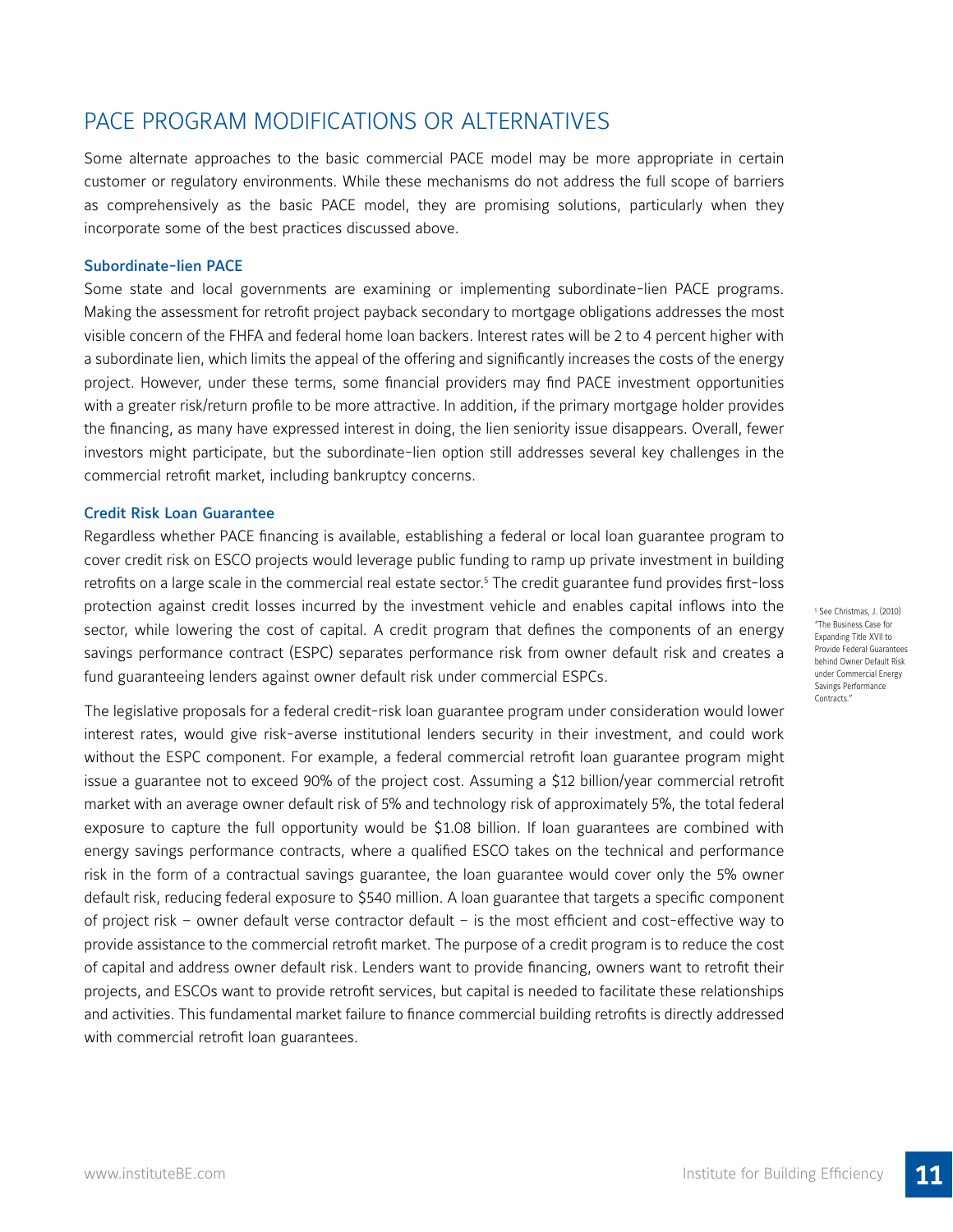Due to the lack of new collateral inherent in energy retrofits, governments may need to modify seniority rules. Current loan guarantees available for renewable and nuclear energy under the Section 1705 program give the federal government full seniority over major assets. In an efficiency guarantee structure, the rules could be written such that the government would have no claim on an original mortgage, but would be senior or *pari passu* to secondary or "mezzanine" loans.

## How to Implement a PACE Program

The following steps outline a basic process for local governments to follow in implementing a tax-lien financing program. Because PACE programs are run on the local level, there are different styles of implementation for the various elements, including program administration, underwriting criteria, source of funds, eligible measures, and quality control.

#### **1. Find out if your state has passed PACE-enabling legislation and pursue legislation if needed**

 Local governments need authorization from the state legislature to collect special assessments for energy efficiency or renewable energy improvements on private property. Legislation often defines the process for launching local programs, so this may be the first critical resource for setting up a PACE district. See the *Institute for Building Efficiency website* for an up-to-date U.S. map of PACE legislation by state that includes live links to the enacted legislation.

#### **2. Identify lead staff and advisors**

 Local communities can manage PACE programs in-house or seek additional capacity through thirdparty program administrator partners. Partners can have turnkey responsibility for all processing and management tasks or may be pulled in for specific expertise. Providers of PACE services include:

- Renewable Funding
- Abundant Power
- Powerhouse Service Inc.
- Strategic Development Solutions
- Wisconsin Energy Conservation Corporation
- FSL Financial
- HK Climate Solutions LLC
- Urban Atlantic

### **3. Conduct a feasibility study and design the program to meet specified goals, with input from stakeholders**

 It is important to define the public purpose goals of the program, including GHG reduction targets or economic and workforce development goals. Market research and analysis is required to estimate the potential program size and the level of capital required. Additionally, stakeholders and potential partners should be engaged when determining these goals and designing key program elements, such as eligible efficiency and renewable improvements and means for quality control. Working with the community and inviting input from stakeholders during the early stages of development allows staff to gauge buy-in and begin educating potential partners and applicants.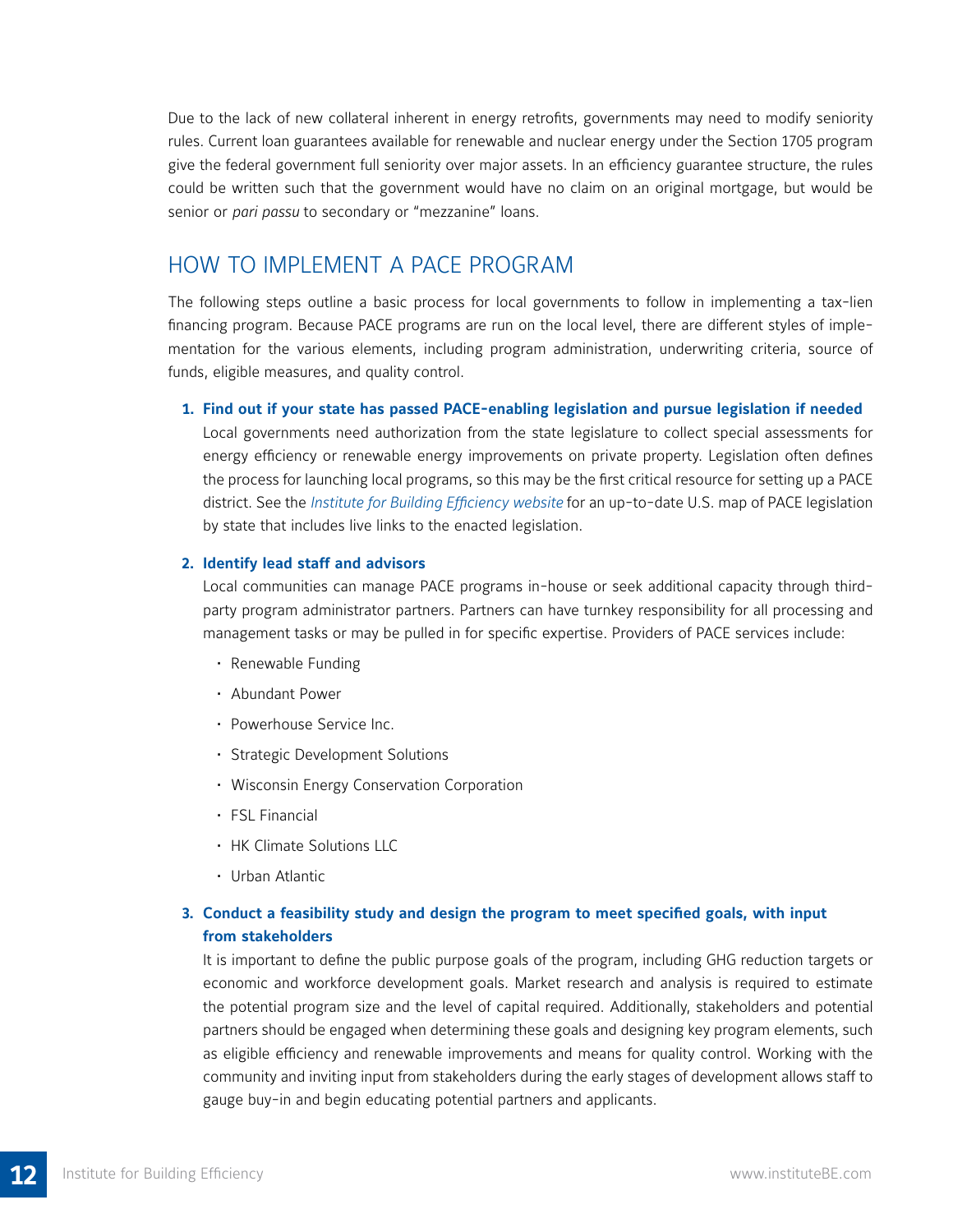#### **4. Develop a network of private capital providers**

Programs directed at mid-size to large commercial and industrial sites should apply the ownerarranged PACE financing model, which enables property owners to negotiate their own terms using the seniority of the tax lien as security for financiers. Under this model, conveyance of the note is between the private lender and the property owner only, and the municipality is involved only to arrange for the levy of the assessments. Program staff must first conduct outreach to providers of capital to raise awareness and gauge interest in the program. The local government must then solicit commitments to participate in the program (e.g. letters of support). Staff might also issue an RFP to create a pool of pre-qualified commercial PACE lenders.

 In addition, states may have existing financial incentives for efficiency and renewable energy, such as public benefit charges or rebates, which enhance PACE financing by offsetting some of the project costs. The *Guide to Energy Efficiency and Renewable Energy Financing Districts for Local Governments,* prepared by the Renewable and Appropriate Energy Laboratory (RAEL) at the University of California, Berkeley, discusses financing elements in greater depth.

It is expected that with a robust program, interest rates will range from 5 to 8%. Over time, rates will come down as the program gains market acceptance, more data becomes available, and a securitization market develops.

#### **5. Create special tax assessment districts following state legislation procedures**

 The city council or local governing body most likely needs to approve various elements of the program proposal. The process for creating the financial district will vary from state to state and county to county.

#### **6. Launch and market the program**

 Once the program is ready to be launched, marketing and outreach should include as much detail as possible about the energy and additional benefits from energy efficiency and renewable energy improvements, as well as information on the cost of financing and available incentives.

#### **7. Perform quality assurance and program measurement and validation.**

 To ensure that projects funded by the program meet and sustain energy savings and GHG emissions reductions, administrators should require that savings be measured and verified according to the IPMVP protocol. It is recommended that the program evaluate licensed and credible contractors who perform M&V services ahead of time and maintain a list of approved providers as a resource for building owners and lenders.

### **CONCLUSION**

Some 80 billion square feet of today's U.S. building stock will still exist in 2035. To reach energy savings and GHG reductions goals, inefficiencies and energy usage in existing private-sector commercial buildings must be addressed. The PACE financing model overcomes many of the barriers that now prevent deep energy retrofits in this sector and can be a key facilitator in unlocking this market. According to a baseline forecast scenario in a report by Pike Research , \$2.5 billion will be invested annually in financing for retrofits in commercial properties through PACE by 2015. This investment would create 50,000 new jobs and prevent 8 million metric tons of carbon dioxide emissions. Under an aggressive market forecast scenario, which accounts for federal and state legislative backing of PACE, those amounts would at least triple. For local governments, the additional benefits of increased tax revenue and job creation can be substantial and do not require excessive spending.